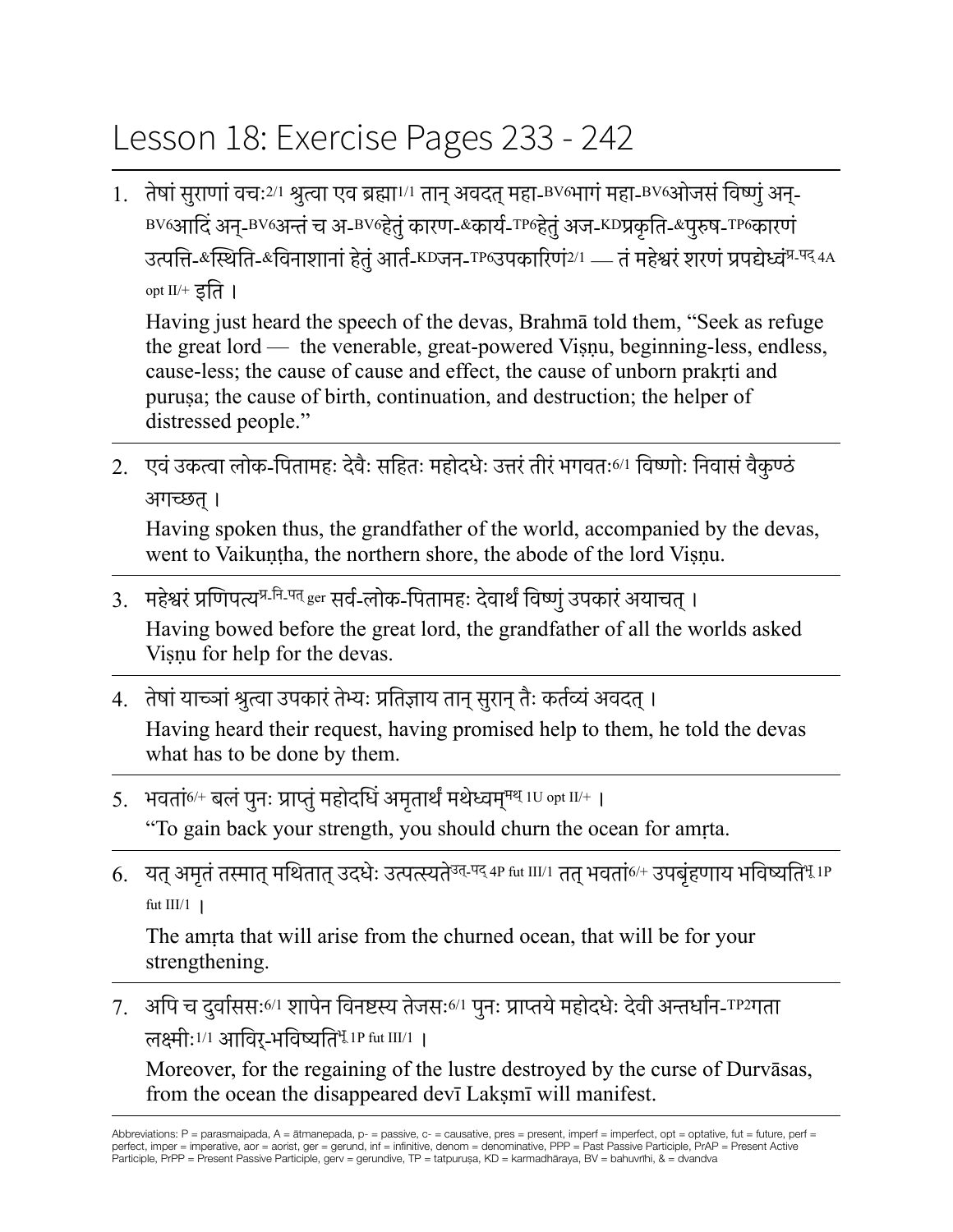8. प्रथमं सकलाः ओषधीः2/+ संगृह्य तत्र उदधौ प्रक्षिप्य ततः पर्वत-वरं मन्दरं तत् एव स्थानं आनीय मन्थानंतंगिरिं कृत्वा वासुकि-BV6नामानं2/1 सर्पाणांराजानं2/1 नेत्रंकृत्वा असुरैः सह युद्ध-निवृत्तिं कृत्वा सहिताः महोदधिं मथेध्वंमथ् 1U opt II/+ इति ।

First having gathered all the plants, having thrown (them) away there in the ocean, then having brought the best of mountains Mandara to that very place, having made the mountain into a churning-stick, having made the king of snakes of the name Vāsuki into a cord, having made a cessation of war with the asuras, together you should churn the great ocean."

- 9. यस्मात् तु मन्दर-पर्वतः न केवलं बहुभिः योजनैः भूमेः उपरि समुच्छितः आसीत् परन्तु तावद्भिः <sup>3/+</sup> योजनैः अधस्तात् एव तस्मात् ते देव-गणाः तं गिरिं उद्धर्तं<sup>उत्.धृ</sup> inf अ-KDशक्ताः अभवन् । But since the Mandara mountain was not only raised up above the ground by many yojanas, but below by so many yojanas, therefore the groups of devas were unable to lift up the mountain.
- 10. यस्मिन् अनन्तशेष-BV6नाम्नि<sup>7/1</sup> भजंगमे शय्या-रूपे भगवान<sup>1/1</sup> शेते<sup>शी 2A pres III/1 सः विष्णुना</sup> प्रचोदितः उत्थाय बृहन्तं<sup>2/1</sup> मन्दरं उद्धृत्य<sup>उत्.धृ</sup> ger महोदधिं देवैः सहितः आनयत् ।

In which snake of the name Anantaśeṣa, having form of a bed, the lord reclined, impelled by Viṣṇu, having arisen, having lifted up the large Mandara, he brought (it) to the great ocean accompanied by the devas.

11. ततः अनन्तशेषेण मन्दर-पर्वते एवं उद्धृते आनीते च ते देवाः समुद्रं अवदन् अमृतार्थं तव जलं मथिष्यामहेमथ् 1U fut I/+ इति ।

Then, the Mandara mountain thus lifted up and brought by Anantaśeṣa, the devas told the ocean, "We shall churn your water for amṛta."

12. अथ महोदधि-देवः यदा मम अपि अमृतस्य अंशः भवेत् तदा मन्दर-भ्रमणात् दः-सहं मर्दनं सहेय<sup>सह्</sup> 1A opt I/1 इति प्रत्यभाषत ।

Then the deva of the great ocean replied, "When I could have a part of the amṛta as well, then I could bear the intolerable friction from the revolution of Mandara."

13. यथा मन्दर-शैलः समुद्रजले न निमज्जति तथा भगवान् विष्णुः कूर्म-रूपः तं मन्दरं आत्मनः पृष्ठे आदाय<sup>आ-दा</sup> ger अस्य अधिष्ठानं अभवत् ।

So that the Mandara mountain does not fall in the ocean's water, thus the lord Viṣṇu having the form of a tortoise, having taken the Mandara on his own back, became its support.